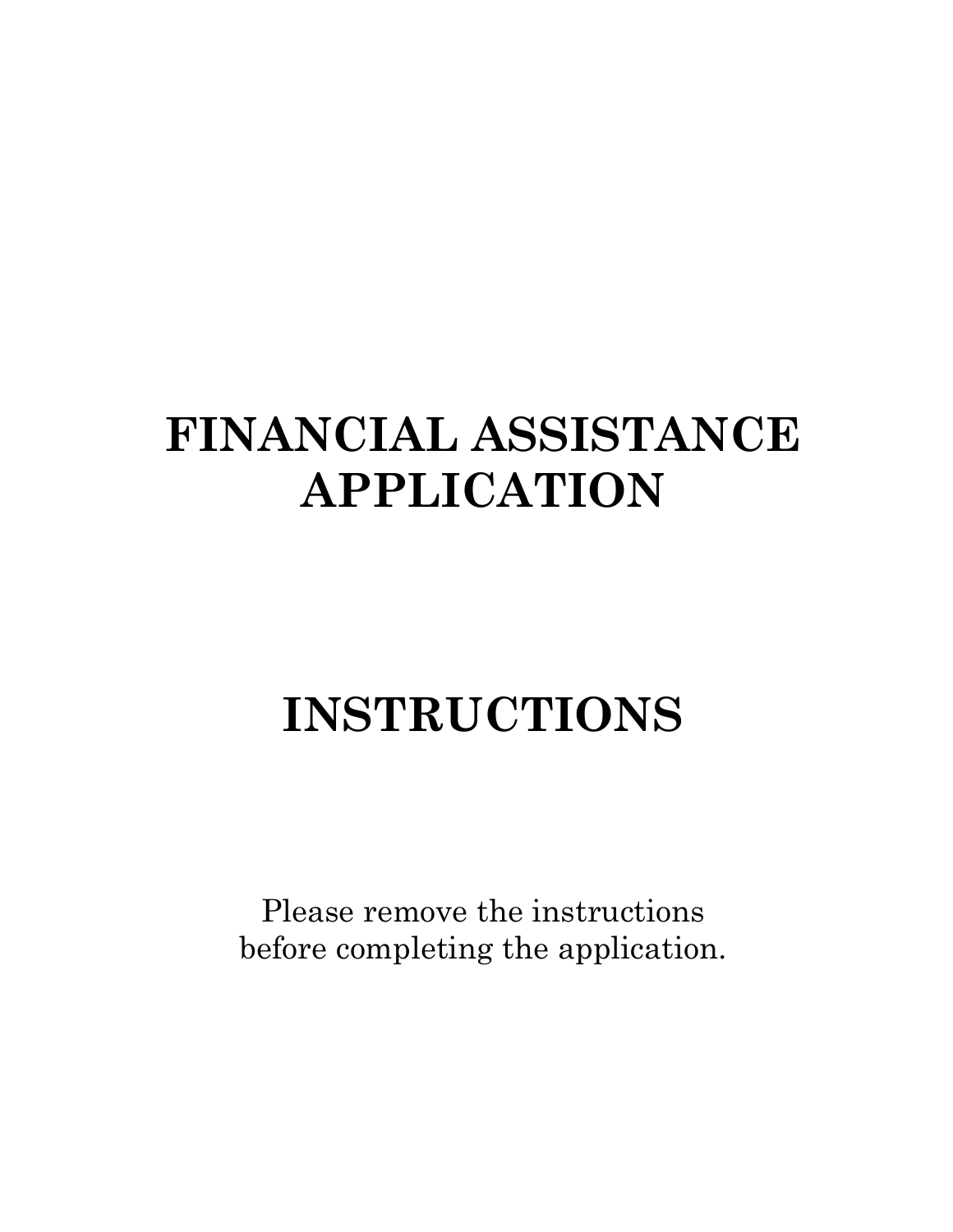## **INSTRUCTIONS FOR COMPLETING THE FINANCIAL ASSISTANCE APPLICATION**

## **PAGE 1**

- **1.** Complete the patient name, social security number and date of birth.
- **2.** Complete the guarantor name, relationship to patient, date of birth and social security number. If the guarantor is the same as the patient, please write "same" in these fields.
- **3.** Complete the guarantor's address, home telephone number and length of residence at this address.
- **4.** Complete the guarantor's previous address (if current residence is less than two years), marital status, spouse's name and social security number. If you do not have a spouse, please write "N/A" in this field.
- **5.** List the names and ages of all dependents currently living in the household.
- **6.** Complete the employer information for the patient or guarantor, depending on who has responsibility for the balance due. This includes the employer's name, address, the patient/guarantor's job title and the business telephone number. Provide the length of employment, hourly or salary rate, number of hours worked per week and the monthly income (both gross and take-home). If there is no employer please note how expenses are being met.

Complete the previous employer information for the patient/guarantor if the person has been at their current job for less than two years. This includes the employers' name, address, person's job title, business telephone number, length of employment, hourly or salary rate and the monthly income (both gross and take-home). If patient/guarantor has been with their current employer for more than two years, write "N/A" in these fields.

Complete the employer information for the patient/guarantor's spouse. Include the employer's name, address, business telephone number, spouse's job title, length of employment, hourly (or salary) rate, and monthly income (both gross and take-home). If the spouse is unemployed or there is no spouse, write "N/A" in this field.

- **7.** Complete the other income source and amount field. This is for child support, alimony, social security, bonus amounts from employers, tips, rental income, pension income, welfare and VA benefits. Complete the total monthly family gross income. If there has been no income, explain how expenses are being met.
- **8.** Answer the questions regarding Medicaid and other State/County assistance. Indicate if you have applied for assistance and on what date. Provide the assigned Case Worker's name and telephone number. You may attach a separate sheet of paper if necessary. **Please provide a copy of the denial letter if applicable.** Write "N/A" if this field does not apply to you.
- **9.** Indicate if you have ever filed bankruptcy. Attach a separate sheet of paper if necessary for any explanation.

#### **PAGE 2**

- **10.** Complete the banking information as requested. Write "N/A" in the account fields that do not pertain to you.
- **11.** Complete the section listing other assets you have. This includes stocks, bonds, property, boats and businesses you own. Attach a separate sheet of paper if necessary to provide complete details. If there are no additional assets, please write "N/A".
- **12.** Complete the vehicle information as requested. Write "N/A" in the fields that do not pertain to you.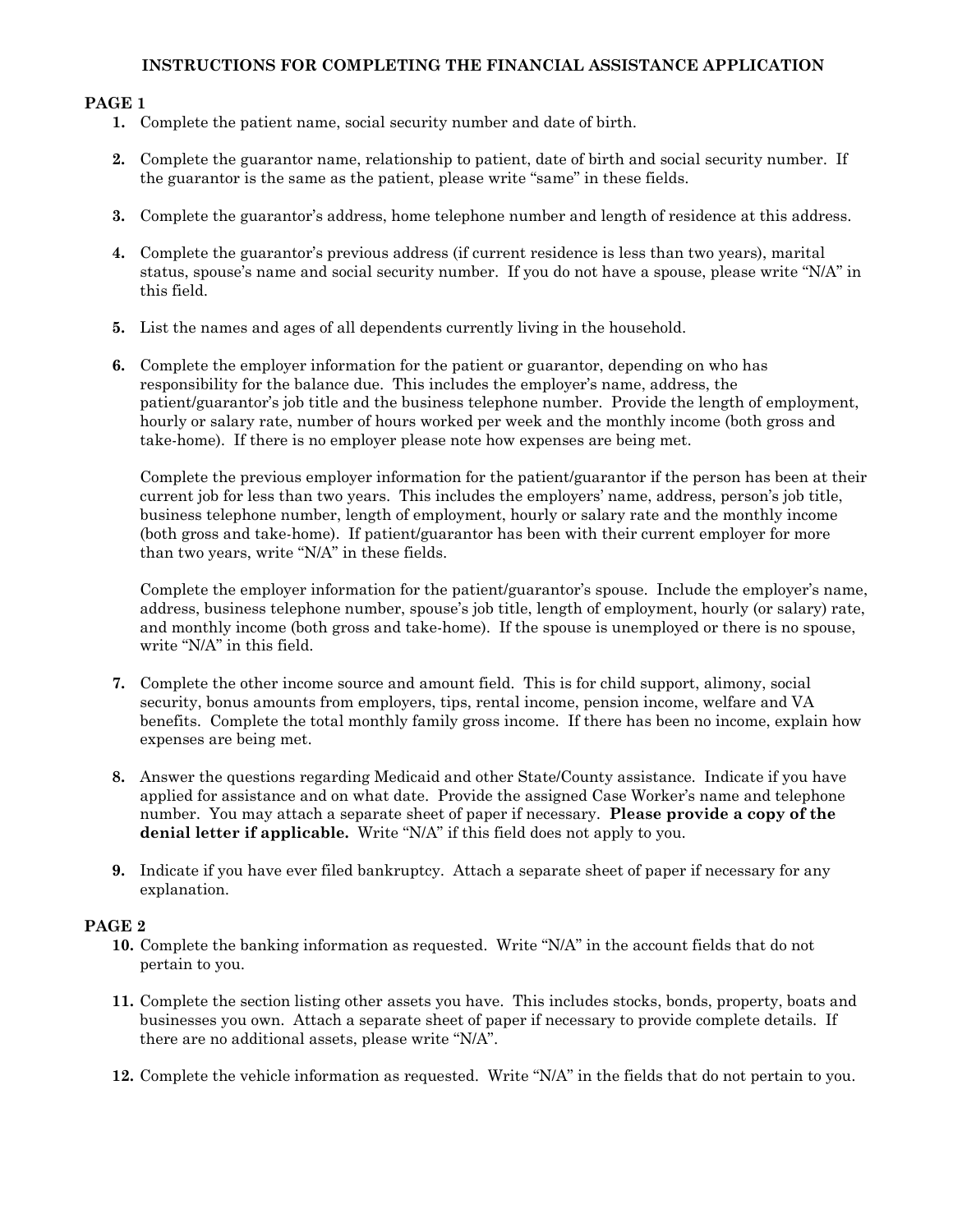# **Lincoln Surgical Hospital Financial Assistance Application**

| 1. Patient Name                                              | Social Security#        | Date of Birth         | Account # (Office Use)              |
|--------------------------------------------------------------|-------------------------|-----------------------|-------------------------------------|
| 2. Guarantor's Name                                          | Relationship to Patient | Date of Birth         | Social Security#                    |
| 3. Guarantor's Address                                       | City, State, Zip        | Home Telephone#       | Years at Current<br>Residence       |
| 4. Previous Address (if less<br>than 2 years at current)     | City, State, Zip        | <b>Marital Status</b> | Spouse's Name & Social<br>Security# |
| 5. List Names and Ages of All Dependents Living in Household |                         |                       |                                     |
|                                                              |                         |                       |                                     |

| 6. Employer (Patient or Guarantor)   | Previous Employer (If less than 2<br>years at current employer) | Spouse's Employer |
|--------------------------------------|-----------------------------------------------------------------|-------------------|
| Address                              |                                                                 |                   |
| Business Telephone#                  |                                                                 |                   |
| Job Title                            |                                                                 |                   |
| Length of Employment                 |                                                                 |                   |
| Hourly Rate $\&$ # of Hours per Week |                                                                 |                   |
| Monthly Gross Income                 |                                                                 |                   |
| Monthly Take-Home Pay                |                                                                 |                   |

| 7. Other Income Source and Amount (include tips) | Total Monthly Family Gross Income |
|--------------------------------------------------|-----------------------------------|
|                                                  |                                   |

|                  |            | Yes                                                                | No.               |
|------------------|------------|--------------------------------------------------------------------|-------------------|
| Application Date |            | Caseworker Name and Telephone Number                               |                   |
|                  |            |                                                                    |                   |
| Chapter 7        | Chapter 13 | Date Filed                                                         | Date of Discharge |
|                  |            |                                                                    |                   |
|                  |            |                                                                    |                   |
|                  |            | 8. Have you applied for Medicaid or other State/County Assistance? |                   |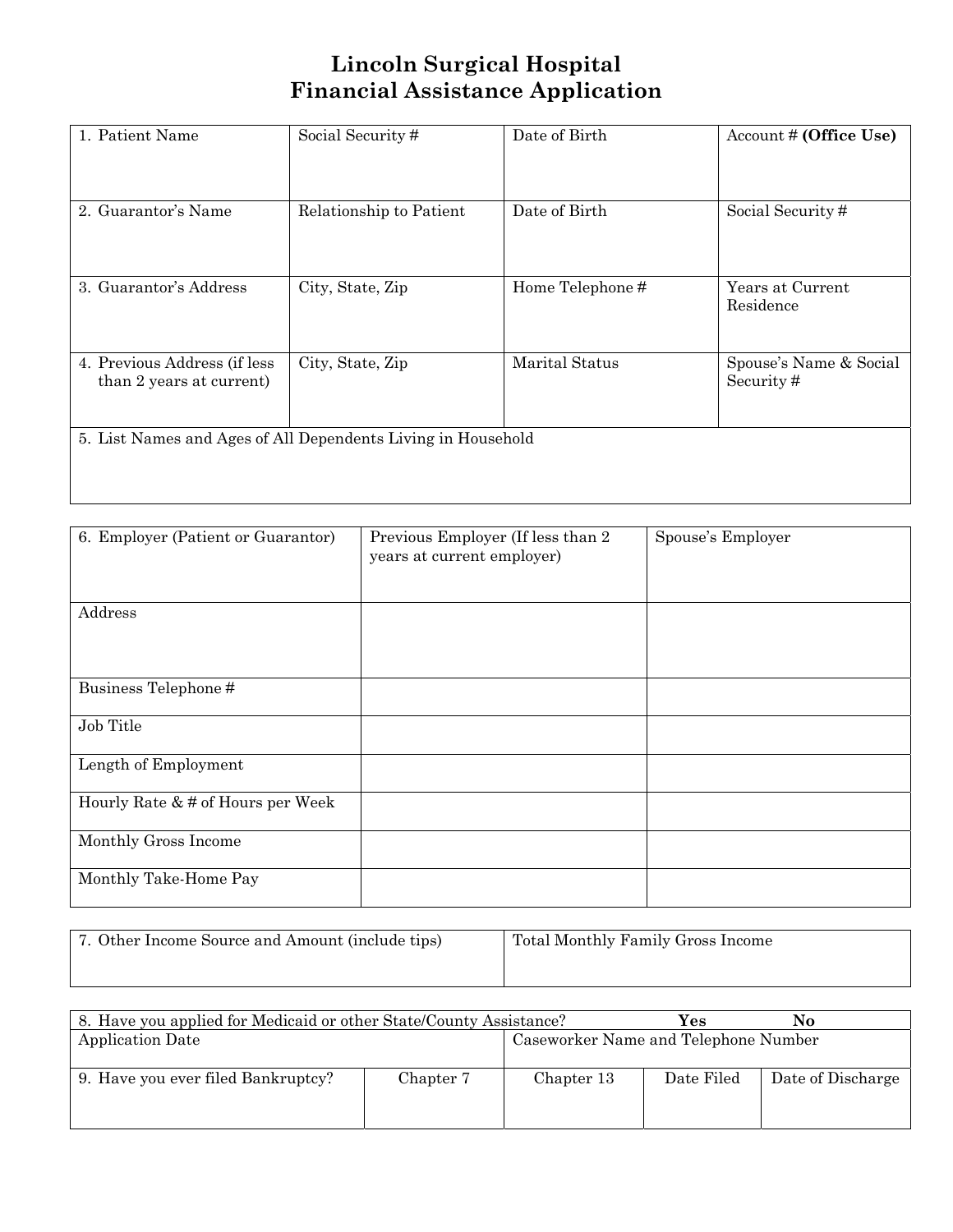## **Note: Attach additional sheet if necessary**

## Bank Information

## **\*If there are multiple checking/savings accounts please provide detail and the total balance for all accounts**

| 10. Account Description (Bank Name & Account #) | <b>Account Balance</b> |
|-------------------------------------------------|------------------------|
| Checking                                        |                        |
|                                                 |                        |
|                                                 |                        |
| Savings                                         |                        |
|                                                 |                        |
|                                                 |                        |
| Other Bank Accounts                             |                        |
|                                                 |                        |
|                                                 |                        |

11. Other Assets (Stocks, Bonds, Property, Boat, Business, etc.)

| 12. Vehicle Make/Model/Year | <b>Monthly Payment</b> | <b>Remaining Balance Due</b> |
|-----------------------------|------------------------|------------------------------|
|                             |                        |                              |
|                             |                        |                              |

| 13. Expense    | <b>Monthly Payment</b> | Payment To | Account# | <b>Balance Due</b> |
|----------------|------------------------|------------|----------|--------------------|
| Rent/Mortgage  |                        |            |          |                    |
| Bank Loan(s)   |                        |            |          |                    |
| School Loan(s) |                        |            |          |                    |
| Medical Bills  |                        |            |          |                    |

| 14. Credit<br>Card | Monthly<br>Payment | Payment To | Account# | <b>Balance Due</b> | <b>Credit Limit</b> |
|--------------------|--------------------|------------|----------|--------------------|---------------------|
|                    |                    |            |          |                    |                     |
|                    |                    |            |          |                    |                     |
|                    |                    |            |          |                    |                     |

| 15. Other Expenses    | <b>Monthly Payment</b> |
|-----------------------|------------------------|
| Groceries             |                        |
| Utilities             |                        |
| Telephone             |                        |
| Gas (Car)             |                        |
| Medication            |                        |
| Life Insurance        |                        |
| Auto Insurance        |                        |
| Cable Television      |                        |
| Child Care            |                        |
| Child Support/Alimony |                        |
| Other                 |                        |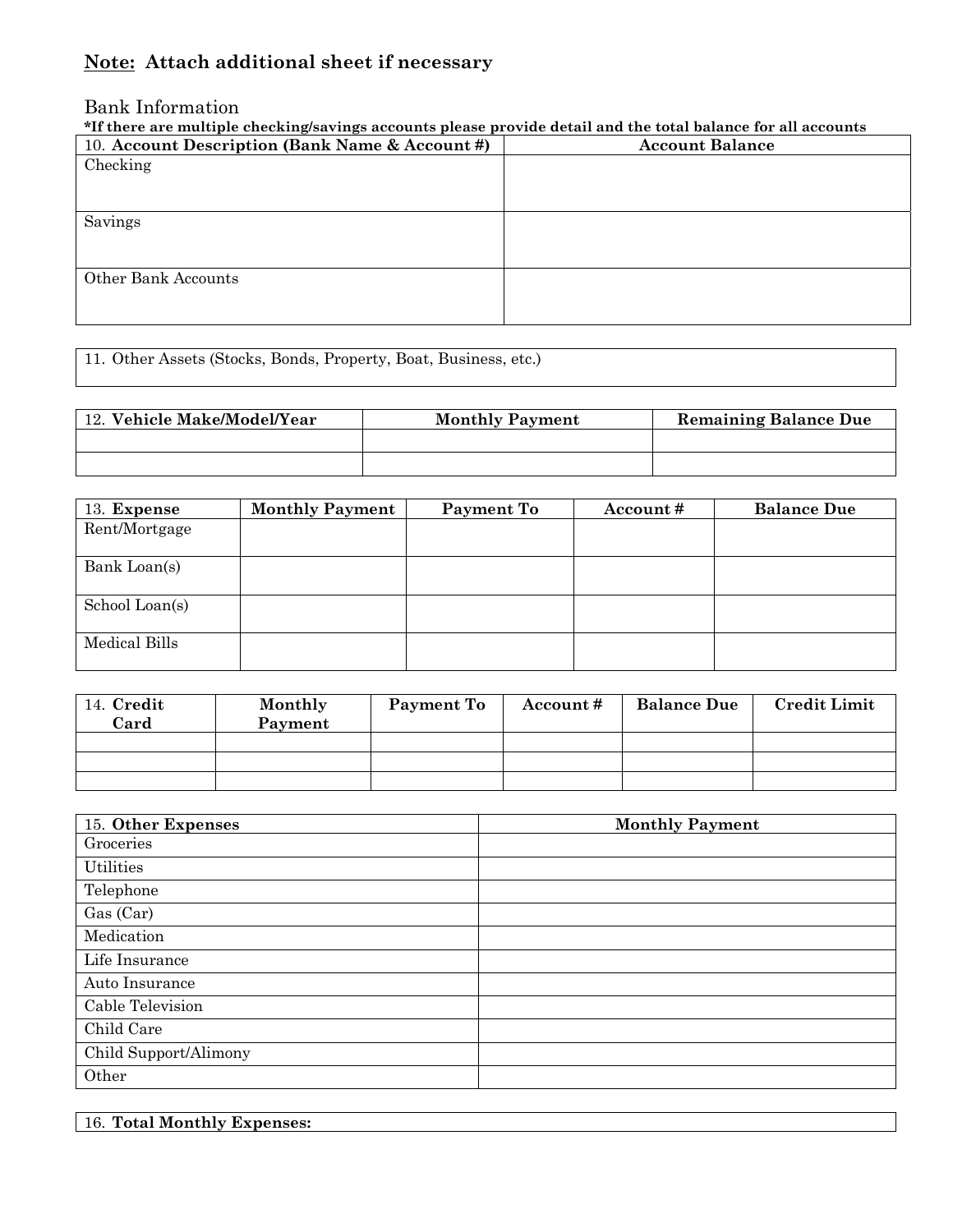**The following income verification must be attached:** 

- **Last year's Form W-2**
- **Pay stubs (last 90 days)**
- **Last year's tax return (Form 1040)**
- **Social Security, unemployment compensation forms, etc.**

## *\*\*PLEASE READ\*\**

**DOCUMENTATION:** Please notice that your signature indicates you have agreed to attach all income verification. In addition to the items requested by this application, you may attach bank statements and copies of social security checks (or letters). If there is no income please explain how expenses are being met. It is important to explain a lack of income completely so full consideration of your application can be made. If the patient/guarantor or spouse is self-employed, attach the last 3 months of bank statements. All documentation must be attached for full consideration. If the application is incomplete it will be returned to you. We will not be responsible for follow-up on incomplete applications.

## **WHAT YOU ARE AGREEING TO:**

- 1. Stating that the patient/guarantor has completed this form accurately.
- 2. Stating that the patient/guarantor will apply for any assistance necessary to pay this bill. If the patient/guarantor has sufficient debt capacity, the patient/guarantor may be expected to acquire a bank loan or pay for their services with a credit card.
- 3. Authorizing Lincoln Surgical Hospital to obtain credit information and perform a credit check.

## **CERTIFICATION**

- **1. I, the undersigned, certify that the completed information in this document is true and accurate to the best of my knowledge.**
- **2. I will apply for any and all assistance that may be available to help pay this bill.**
- **3. I understand the information submitted is subject to verification; therefore, I grant permission and authorize any employer, bank, insurance company, real estate company, financial institution and credit grantors of any kind to disclose to any authorized agent of Lincoln Surgical Hospital information as to my past and present employment, accounts, policies, experiences and all pertinent information related thereto. I authorize Lincoln Surgical Hospital to perform a credit check for both guarantor/patient and spouse.**

| <b>Signature (Guarantor/Patient)</b> | Date |
|--------------------------------------|------|
| <b>Signature (Spouse)</b>            | Date |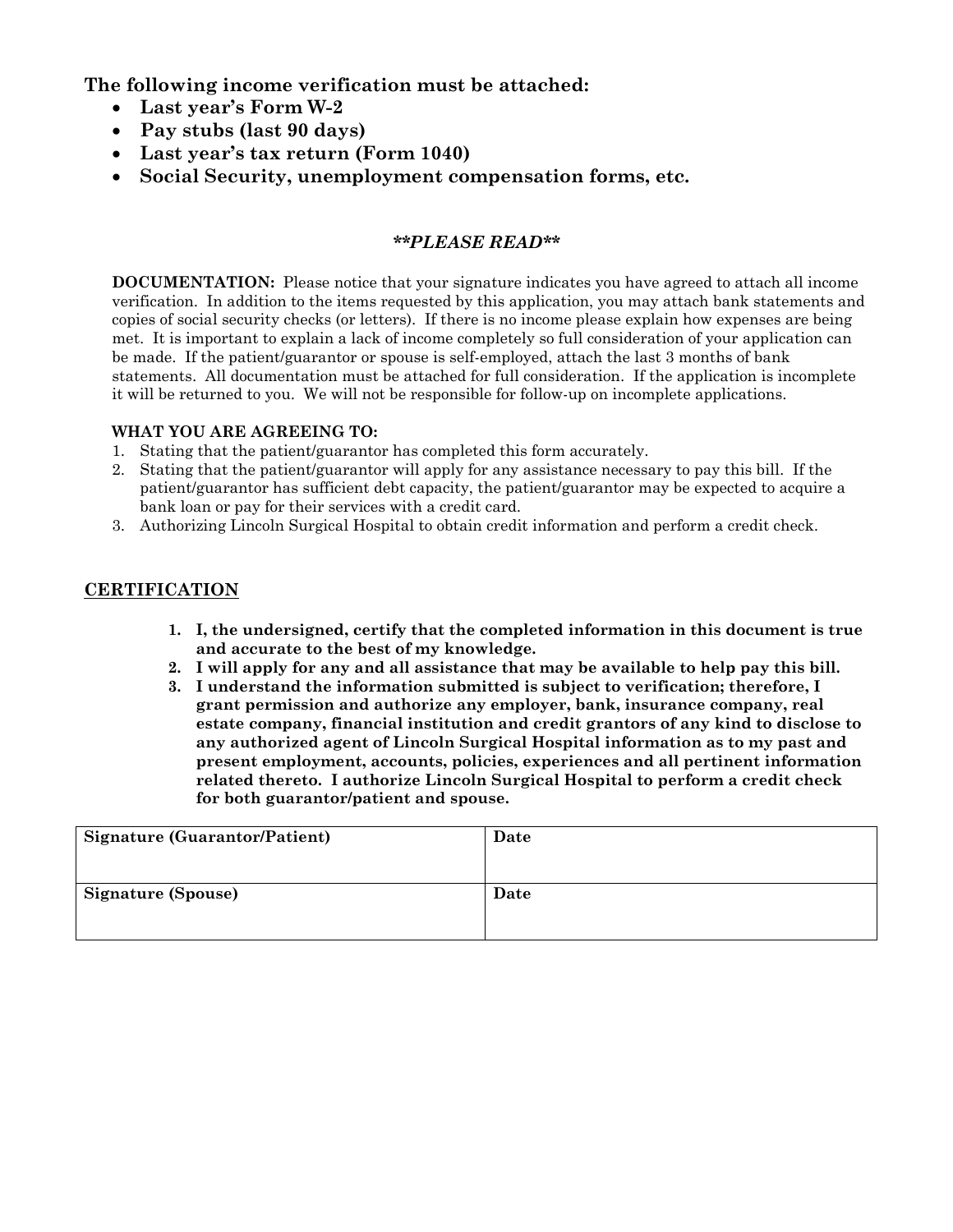## **INCOME VERIFICATION DOCUMENTS CHECKLIST**

 **Last year's Form W-2** 

 **Pay stubs (last 90 days)** 

 **Last year's tax return (Form 1040)** 

 **Social Security, unemployment compensations forms, etc.** 

 **Medicaid and other State/County Assistance Denial Letter (if applicable)** 



**Lincoln Surgical Hospital** 

**1710 S. 70th St. Lincoln, NE 68506 402-484-9090 www.lincolnsurgery.com**